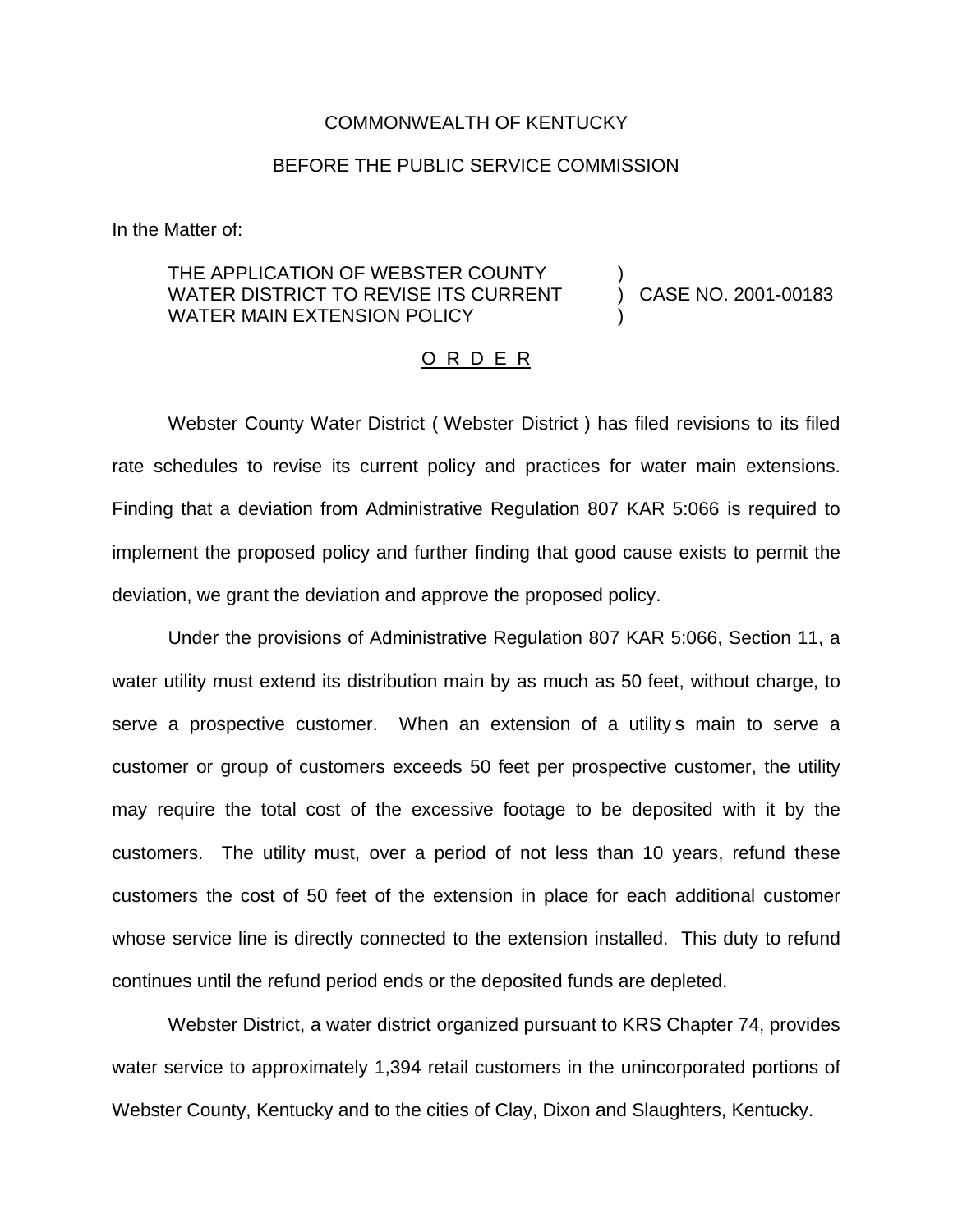Webster District proposes a new extension arrangement for water main extensions. Under this arrangement, Webster District will contribute the cost of 50 feet of the water main extension for each applicant for service. Each applicant will then contribute an equal share of the remaining cost of the extension, but no more than \$1,000. In those instances where a contribution of \$1,000 from each applicant is not sufficient to cover the remaining cost of the water main extension, Webster District will make an additional contribution not to exceed \$3,000 per applicant for service. If this additional contribution is not sufficient to meet the cost of the main extension, then the applicants must equally contribute any deficiency. Any person who connects to the water main extension within 10 years of its installation will be required to contribute the same amount as the original applicants. These subsequent contributions will first be used to reimburse Webster District for its additional contribution, and then to reduce the contributions of earlier contributors.<sup>1</sup>

The proposed extension arrangement differs from Administrative Regulation 807 KAR 5:066, Section 11, in several respects. While it requires Webster District to contribute the cost of 50 feet of water main extension for each applicant, it also imposes a potentially larger obligation on the water district s part if the contribution per original applicant exceeds \$1,000. The proposed arrangement has the potential of reducing an applicant s contribution (when the contribution is large) by not requiring the applicant to bear the full cost of the extension that exceeds the utility s initial contribution. It further

 $1$  In its original submission, Webster District stated that reimbursements would be made only to original customers. It subsequently amended its arrangement to provide that reimbursements would be made to customers along the line. See Webster District s Response to Commission Staff s First Set of Interrogatories and Requests for Production of Documents, Item 14.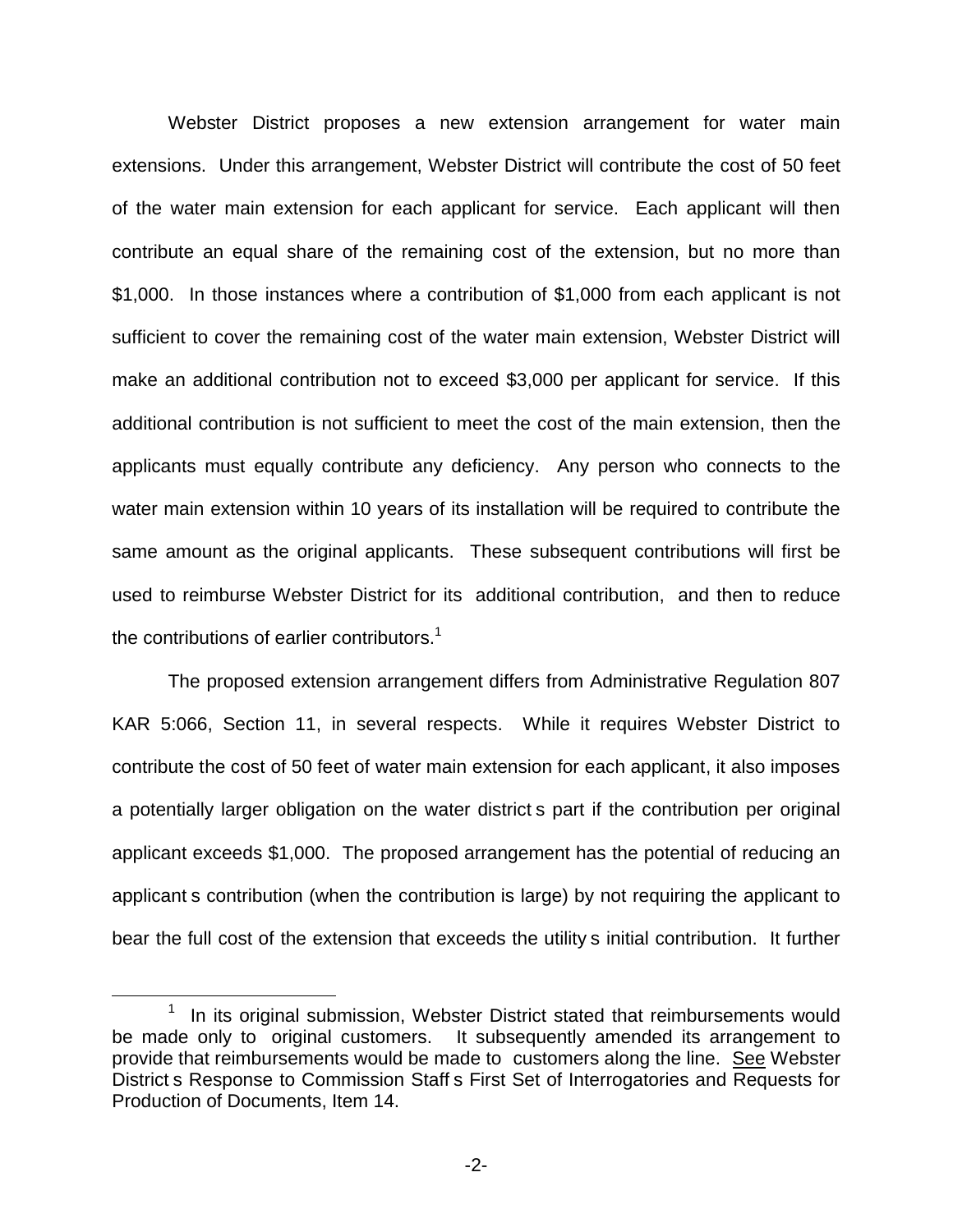spreads financial responsibility for the extension to persons connecting after a water main s construction. Under Administrative Regulation 807 KAR 5:066, Section 11, such persons are currently not required to make any contribution toward the cost of the extension.<sup>2</sup>

Having reviewed the proposed extension arrangement, we find that it is reasonable and equitable. It requires the utility to assume a greater obligation for the cost of the extension in the construction phase and lessens the burden for initial applicants for service. Under the proposed arrangement, Webster District will be advancing a large portion of the cost of water main extensions and will assume the risk that additional internal funds, not customer contributions, will ultimately pay for the extension. It also assumes the carrying charges related to this advancement of funds.

The proposed arrangement protects the rights of initial applicants and encourages their involvement in water main extensions. Applicants retain their right to reimbursement from subsequent customers should the water district s advancement be repaid. By requiring all customers who connect within 10 years of the water main s construction to contribute to the cost of the main extension, the free rider problem inherent in Administrative Regulation 807 KAR 5:066, Section 11, is eliminated. Moreover, given the low customer density in the unserved portions of Webster County and the number of households currently served, this requirement is reasonable and

 $2$  The proposed arrangement also goes beyond the requirements of the alternative water main extension arrangement set forth in Administrative Regulation 807 KAR 5:066, Section 11(2)(b)(2), which limits customer contributions from subsequently connecting customers to those connecting within 5 years of the main s placement in service.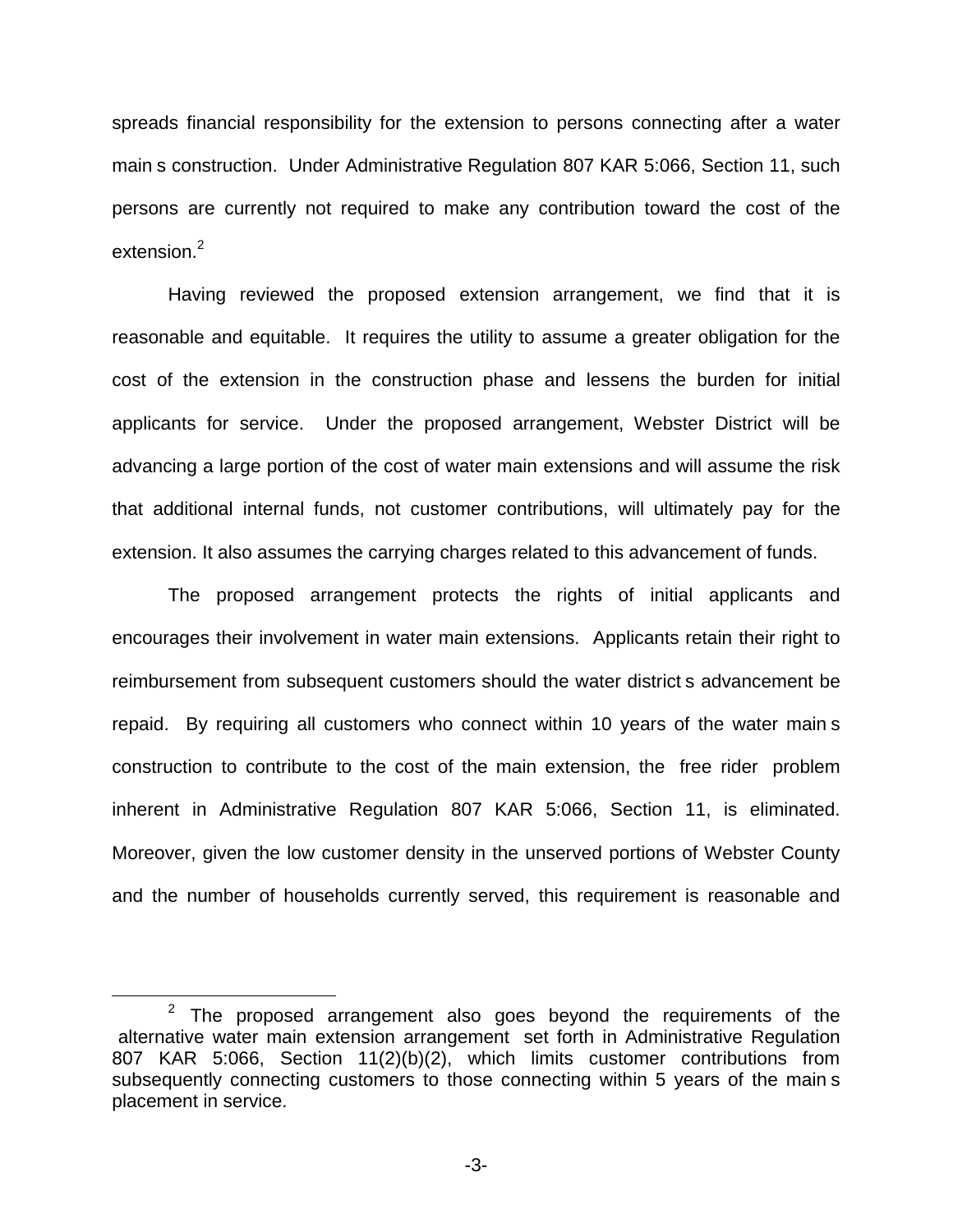reflects the likelihood that few customers will connect to these extensions within that time period. $3$ 

We find that the general effect of the alternative arrangement is to promote the extension of water service, that good cause exists to permit a deviation from Administrative Regulation 807 KAR 5:066, Section 11,<sup>4</sup> and that Webster District s proposal generally should be approved.

While we are in general agreement with the proposed arrangement, we note three concerns. First, the proposed arrangement applies only to water main extensions that Webster District approves. The proposed arrangement, however, provides no criteria or guidelines that the water district will use to evaluate proposed water main extensions. Such criteria should be set forth in the water district s filed rate schedules. Second, this proposed arrangement is silent upon extensions that do not meet these criteria. These extensions should also be addressed in the water district s filed rate

Administrative Regulation 807 KAR 5:066, Section 18, provides:

<sup>3</sup> Approximately 85 percent of households, or approximately 4,650 households, in Webster County received their water from a community public water system in 1999. In the next 20 years, only 230 households are expected to be added to public water systems through new water main extensions. See Governors Water Resource Development Commission, Water Resource Development: A Strategic Plan App. B-43 (Oct. 1999) at http://wris.state.ky.us/wrdc\_plan/gradd.pdf.

 $4$  The Commission is authorized to permit a water utility to make water main extensions under arrangements that differ from those established in Administrative Regulation 807 KAR 5:066, Section 11. Administrative Regulation 807 KAR 5:066, Section 11(4), provides:

Nothing contained herein shall be construed to prohibit the utility from making extensions under different arrangements if such arrangements have received the prior approval of the commission.

Deviations from Administrative Regulation. In special cases, for good cause shown, the commission may permit deviations from this administrative regulation.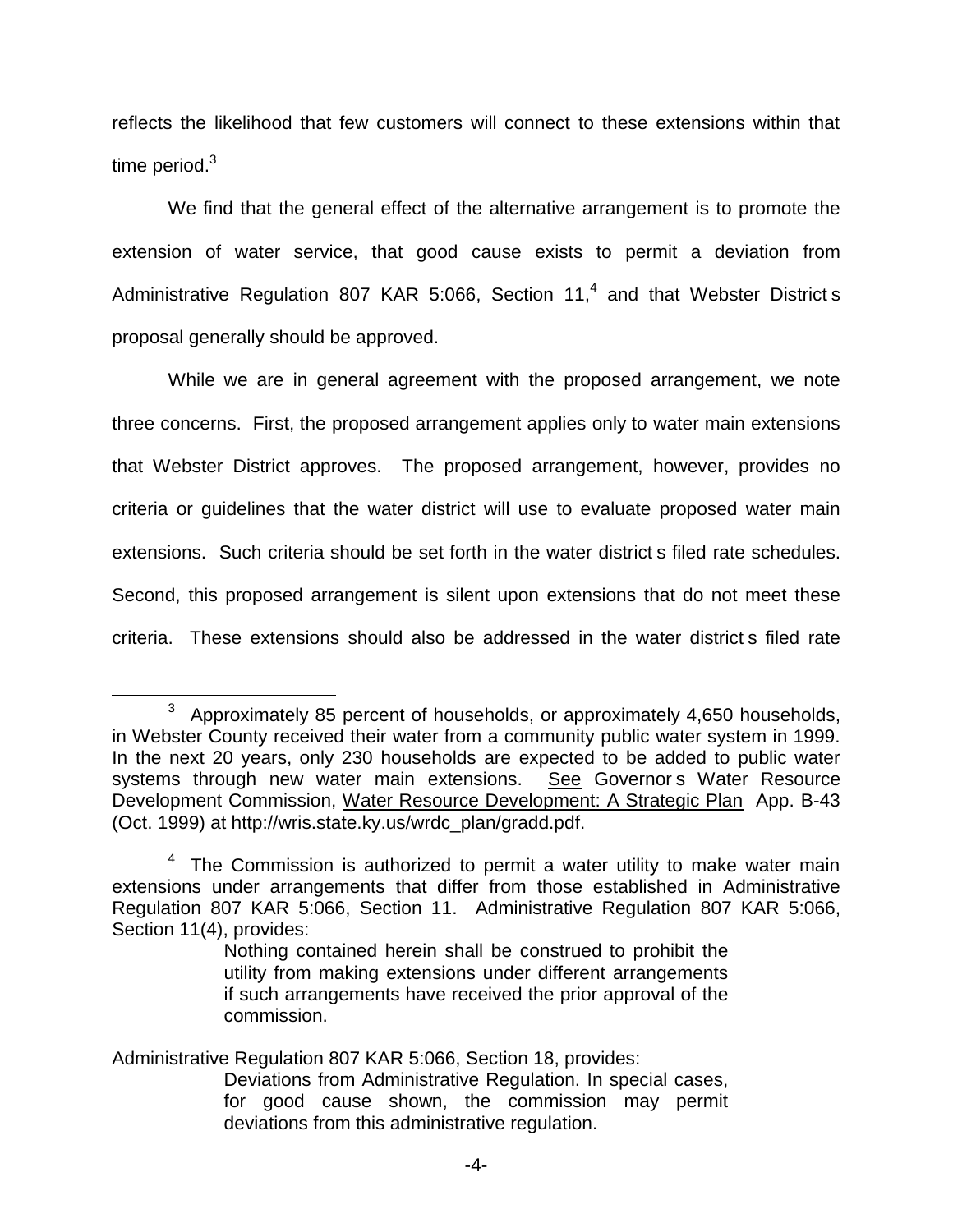schedules. Finally, the proposed arrangement should be set forth in a format consistent with the utility s existing filed rate schedules. The Commission believes that these issues can be addressed through discussions between the utility and Commission Staff on the form and content of a new rate schedule containing the proposed arrangement and criteria for the evaluation of proposed water main extensions.

IT IS THEREFORE ORDERED that:

1. Webster District s proposed alternative extension arrangement is approved as of the date of this Order.

2. Within 45 days of this Order, Webster District shall file with the Commission revised tariff sheets containing the proposed alternative extension arrangement and criteria for the evaluation of proposed water main extensions.

3. For the year ending December 31, 2002 and for each of the three years thereafter, Webster District shall file with its annual report a report on the water main extensions made pursuant to its alternative arrangement. This report shall state, for each extension, its total cost, its length, total utility contribution, number of initial applicants, number of customers currently connected to extension, total customer contribution, and the date on which extension was placed in service.

4. Commission Staff shall convene an informal conference with Webster District no later than 20 days from the date of this Order to discuss the approved arrangement and the development of tariff sheets to reflect that arrangement.

-5-